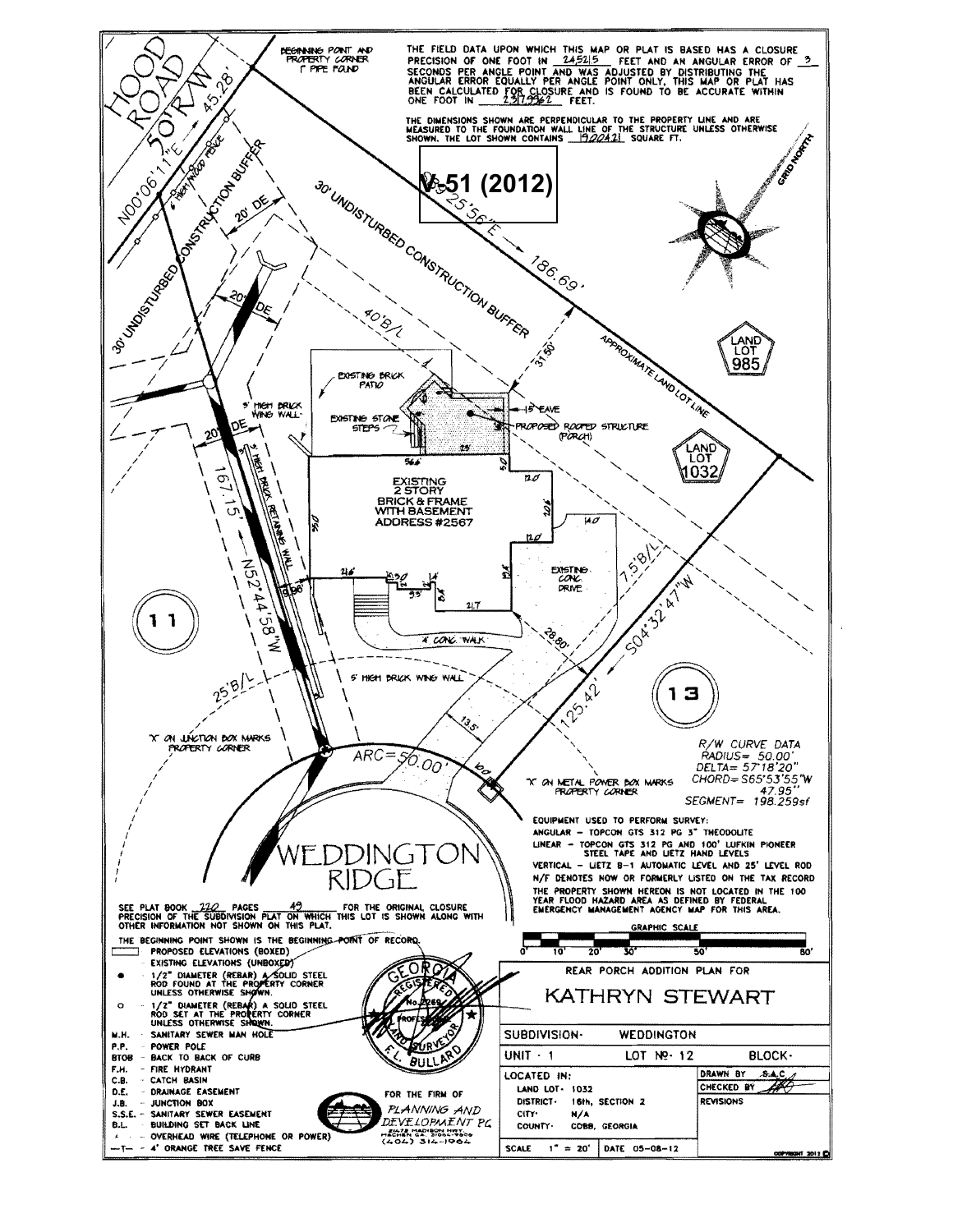| <b>APPLICANT:</b>                         |  | Kathryn Stewart      | <b>PETITION No.:</b>        | $V-51$      |
|-------------------------------------------|--|----------------------|-----------------------------|-------------|
| <b>PHONE:</b>                             |  | 770-265-8970         | <b>DATE OF HEARING:</b>     | $07-11-12$  |
| Kathryn Stewart<br><b>REPRESENTATIVE:</b> |  |                      | <b>PRESENT ZONING:</b>      | $R-15$      |
| <b>PHONE:</b>                             |  | 770-265-8970         | <b>LAND LOT(S):</b>         | 1032        |
| Kathryn E. Stewart<br><b>TITLEHOLDER:</b> |  |                      | <b>DISTRICT:</b>            | 16          |
| <b>PROPERTY LOCATION:</b>                 |  | On the north side of | <b>SIZE OF TRACT:</b>       | $0.44$ acre |
| Weddington Ridge, north of Robinson Road  |  |                      | <b>COMMISSION DISTRICT:</b> | 2           |
|                                           |  |                      |                             |             |

(2567 Weddington Ridge).

**TYPE OF VARIANCE:** 1) Waive the rear setback from the required 40 feet to 31.5 feet, and 2) waive the side

setback adjacent to the west property line from the required 10 feet to 9.96 feet.

**OPPOSITION: No. OPPOSED \_\_\_\_\_ PETITION No. \_\_\_\_\_ SPOKESMAN \_\_\_\_\_\_\_\_\_\_\_\_\_\_\_\_\_\_\_\_** 

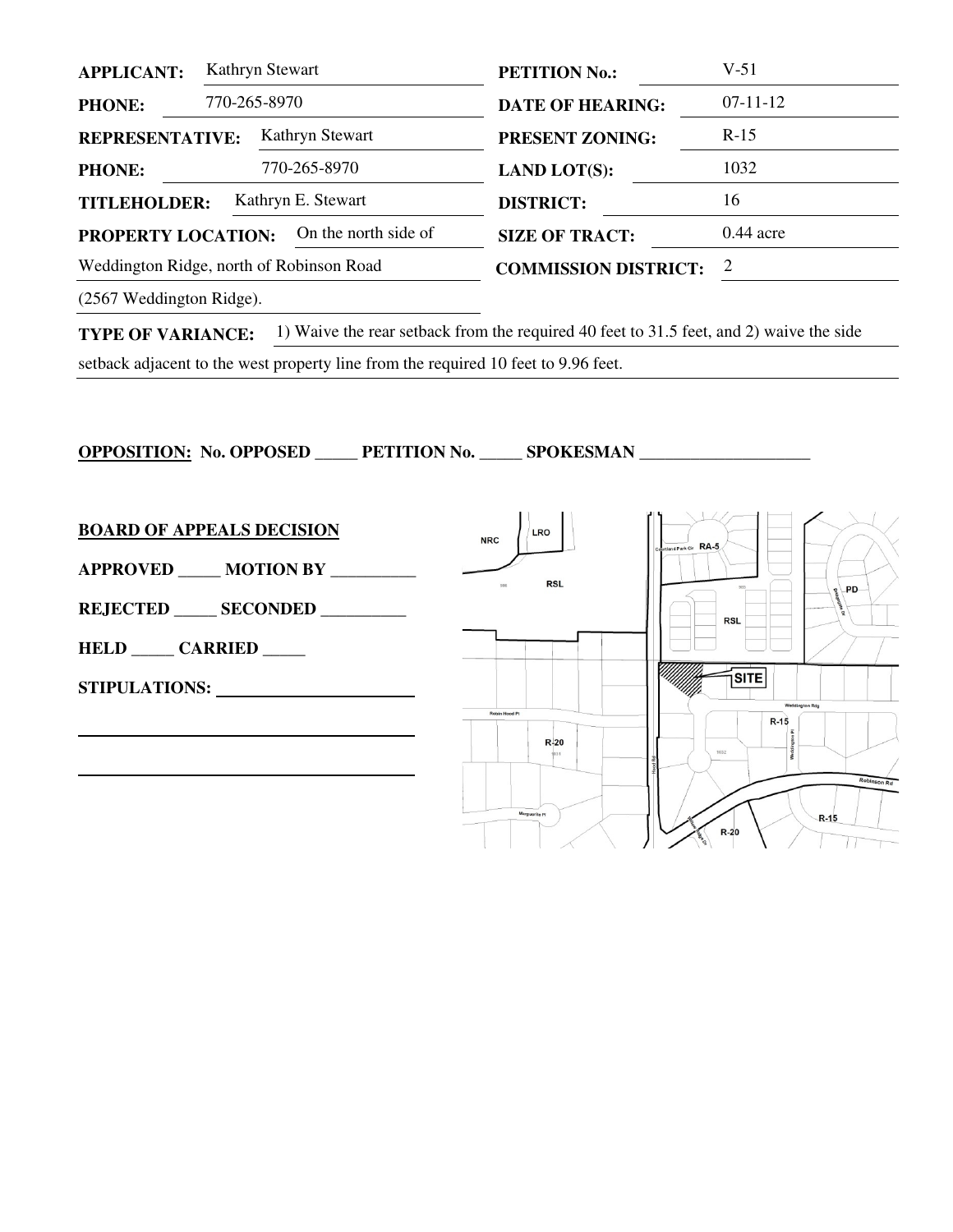**APPLICANT:** Kathryn Stewart **PETITION No.:** V-51

\*\*\*\*\*\*\*\*\*\*\*\*\*\*\*\*\*\*\*\*\*\*\*\*\*\*\*\*\*\*\*\*\*\*\*\*\*\*\*\*\*\*\*\*\*\*\*\*\*\*\*\*\*\*\*\*\*\*\*\*\*\*\*\*\*\*\*\*\*\*\*\*\*\*\*\*\*\*\*\*\*\*

## **COMMENTS**

**TRAFFIC:** This request will not have an adverse impact on the transportation network.

**DEVELOPMENT & INSPECTIONS:** No comments.

**SITE PLAN REVIEW:** If this variance request is approved, a subdivision plat revision must be recorded prior to the issuance of the certificate of occupancy showing all improvements on the lot and referencing the variance case in the standard plat revision note. The surveyor must submit the plat to the Site Plan Review Section, Community Development Agency for review and approval prior to recording. Call 770-528-2147.

**STORMWATER MANAGEMENT:** Proposed covered porch will be located over the existing patio so there will be no increase in impervious coverage. The lot is currently just under the 35% impervious coverage limit.

**HISTORIC PRESERVATION:** After examining Civil War trench maps, Cobb County historic property surveys, county maps, and various other resources, staff has no comments regarding the impact or treatment of historic and/or archaeological resources.

**DESIGN GUIDELINES:** No comment.

**CEMETERY PRESERVATION:** No comment.

**WATER:** No conflict.

**SEWER:** No conflict.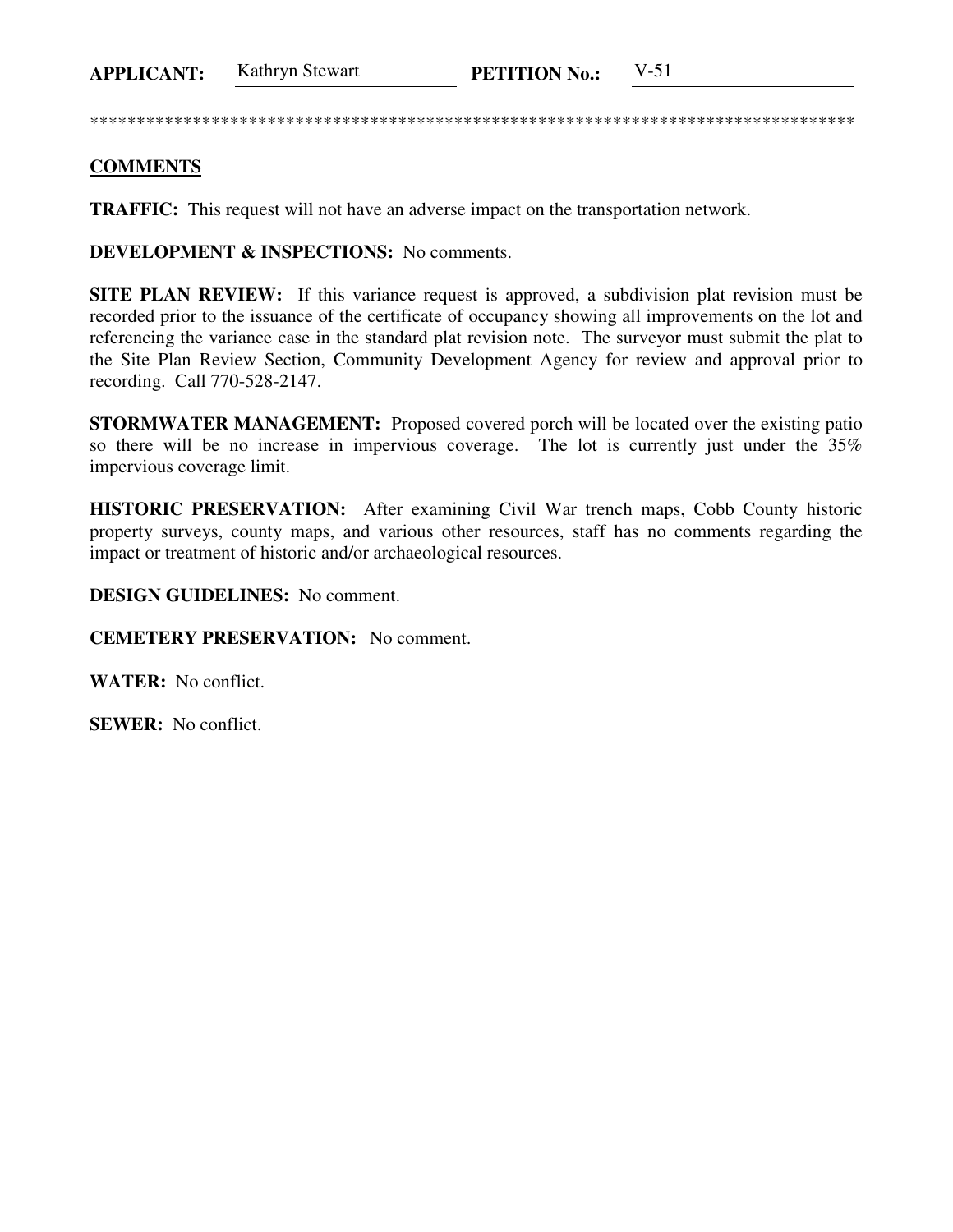FIRE DEPARTMENT: After analyzing the information presented for a Preliminary Review, the Cobb County Fire Marshal's Office is confident that all other items can be addressed during the Plan Review Stage.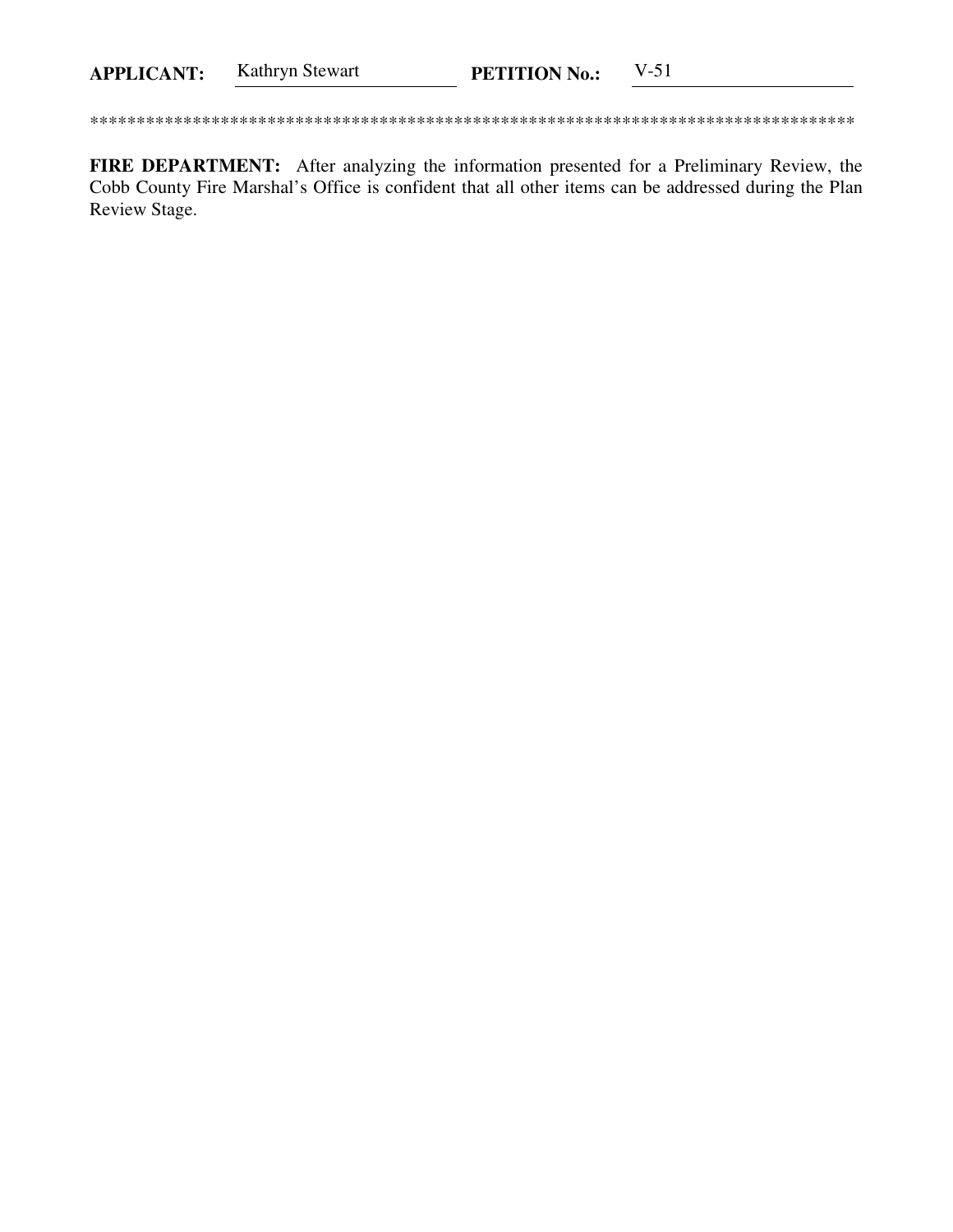**V-51**